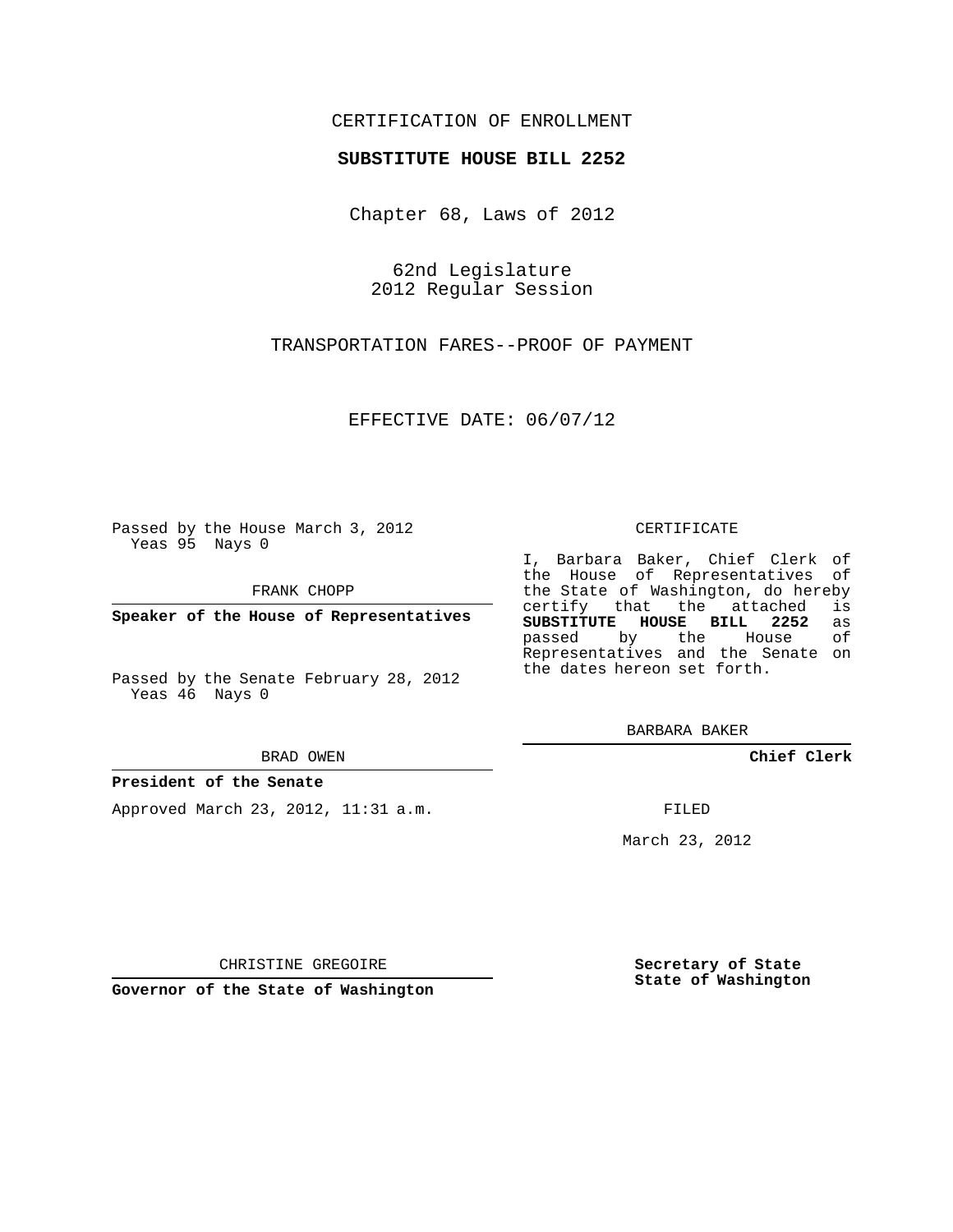# **SUBSTITUTE HOUSE BILL 2252** \_\_\_\_\_\_\_\_\_\_\_\_\_\_\_\_\_\_\_\_\_\_\_\_\_\_\_\_\_\_\_\_\_\_\_\_\_\_\_\_\_\_\_\_\_

\_\_\_\_\_\_\_\_\_\_\_\_\_\_\_\_\_\_\_\_\_\_\_\_\_\_\_\_\_\_\_\_\_\_\_\_\_\_\_\_\_\_\_\_\_

AS AMENDED BY THE SENATE

Passed Legislature - 2012 Regular Session

**State of Washington 62nd Legislature 2012 Regular Session**

**By** House Transportation (originally sponsored by Representative Fitzgibbon)

READ FIRST TIME 02/03/12.

 1 AN ACT Relating to proof of payment for certain transportation 2 fares; amending RCW 35.58.580, 36.57A.230, 81.112.220, and 42.56.330; 3 and prescribing penalties.

4 BE IT ENACTED BY THE LEGISLATURE OF THE STATE OF WASHINGTON:

 5 **Sec. 1.** RCW 35.58.580 and 2008 c 123 s 1 are each amended to read 6 as follows:

 (1) Persons traveling on public transportation operated by a metropolitan municipal corporation or a city-owned transit system shall pay the fare established by the metropolitan municipal corporation or the city-owned transit system and shall produce proof of payment in accordance with the terms of use established by the metropolitan 12 municipal corporation or the city-owned transit system. Such persons shall produce proof of payment when requested by a person designated to 14 monitor fare payment. The required manner of producing proof of 15 payment specified in the terms of use established by the metropolitan municipal corporation or the city-owned transit system may include, but is not limited to, requiring a person using an electronic fare payment 18 card to validate the card by presenting the card to an electronic card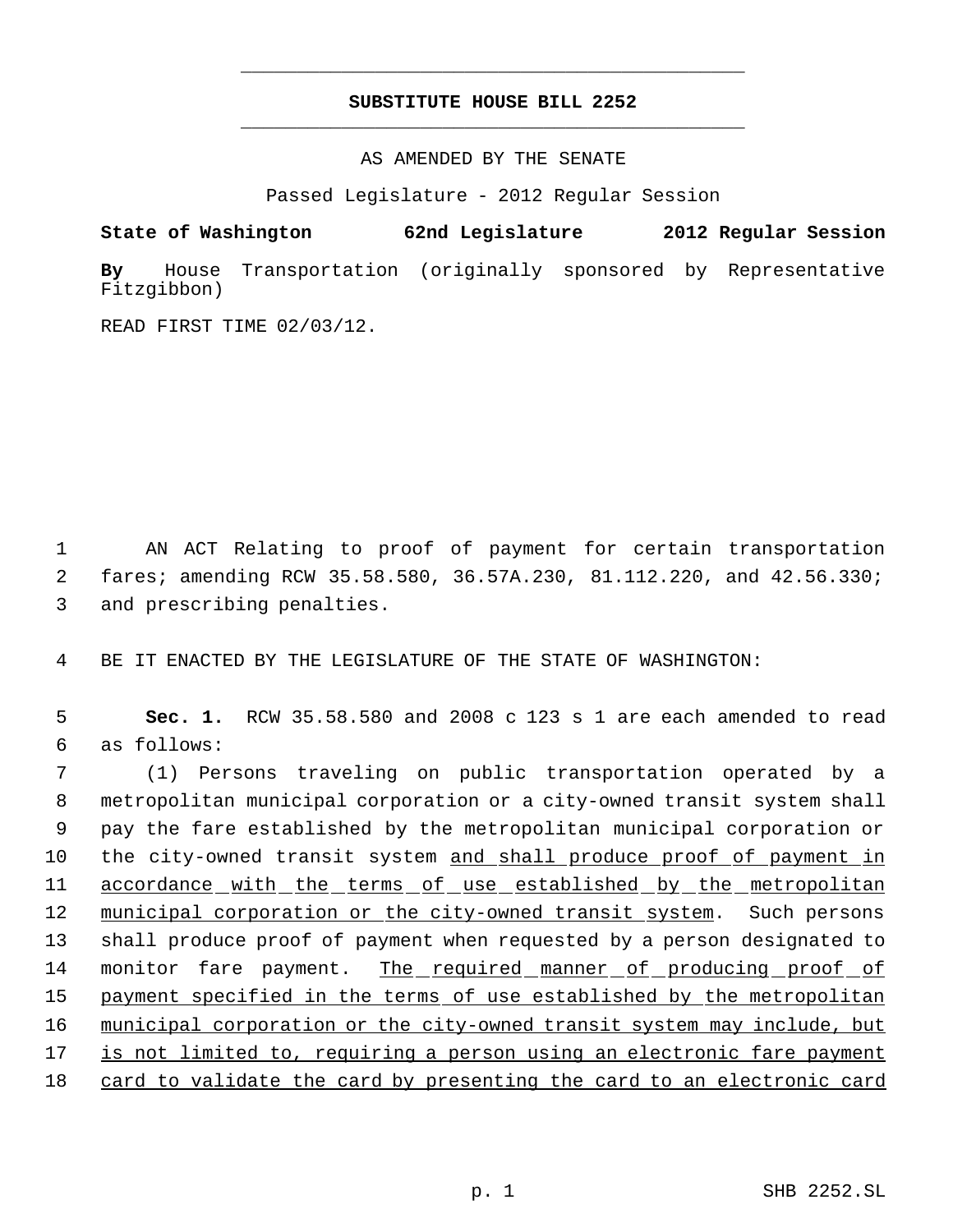reader before or upon entering a public transportation vehicle or a

restricted fare paid area.

 (2) The following constitute civil infractions punishable according to the schedule of fines and penalties established by a metropolitan municipal corporation or a city-owned transit system under RCW 35.58.585:

7 (a) Failure to pay the required fare, except when a metropolitan 8 municipal corporation or a city-owned transit system under RCW 9 35.58.585 fails to meet the requirements of subsection (3) of this section;

11 (b) Failure to ((display)) produce proof of payment in the manner 12 required by the terms of use established by the metropolitan municipal corporation or the city-owned transit system including, but not limited to, the failure to produce a validated fare payment card when requested 15 to do so by a person designated to monitor fare payment; and

 (c) Failure to depart the bus or other mode of public transportation when requested to do so by a person designated to monitor fare payment.

 (3) If fare payment is required before entering a transit vehicle, as defined in RCW 9.91.025(2)(b), or before entering a fare paid area in a transit facility, as defined in RCW 9.91.025(2)(a), signage must be conspicuously posted at the place of boarding or within ten feet of 23 the nearest entrance to a transit facility that clearly indicates: (a) 24 The locations where tickets or fare media may be purchased; and (b) that a person using an electronic fare payment card must present the card to an electronic card reader before entering a transit vehicle or before entering a restricted fare paid area.

 **Sec. 2.** RCW 36.57A.230 and 2008 c 123 s 6 are each amended to read as follows:

 (1) Persons traveling on public transportation operated by a public transportation benefit area shall pay the fare established by the 32 public transportation benefit area and shall produce proof of payment 33 in accordance with the terms of use established by the public 34 transportation benefit area. Such persons shall produce proof of payment when requested by a person designated to monitor fare payment. The required manner of producing proof of payment specified in the 37 terms of use established by the public transportation benefit area may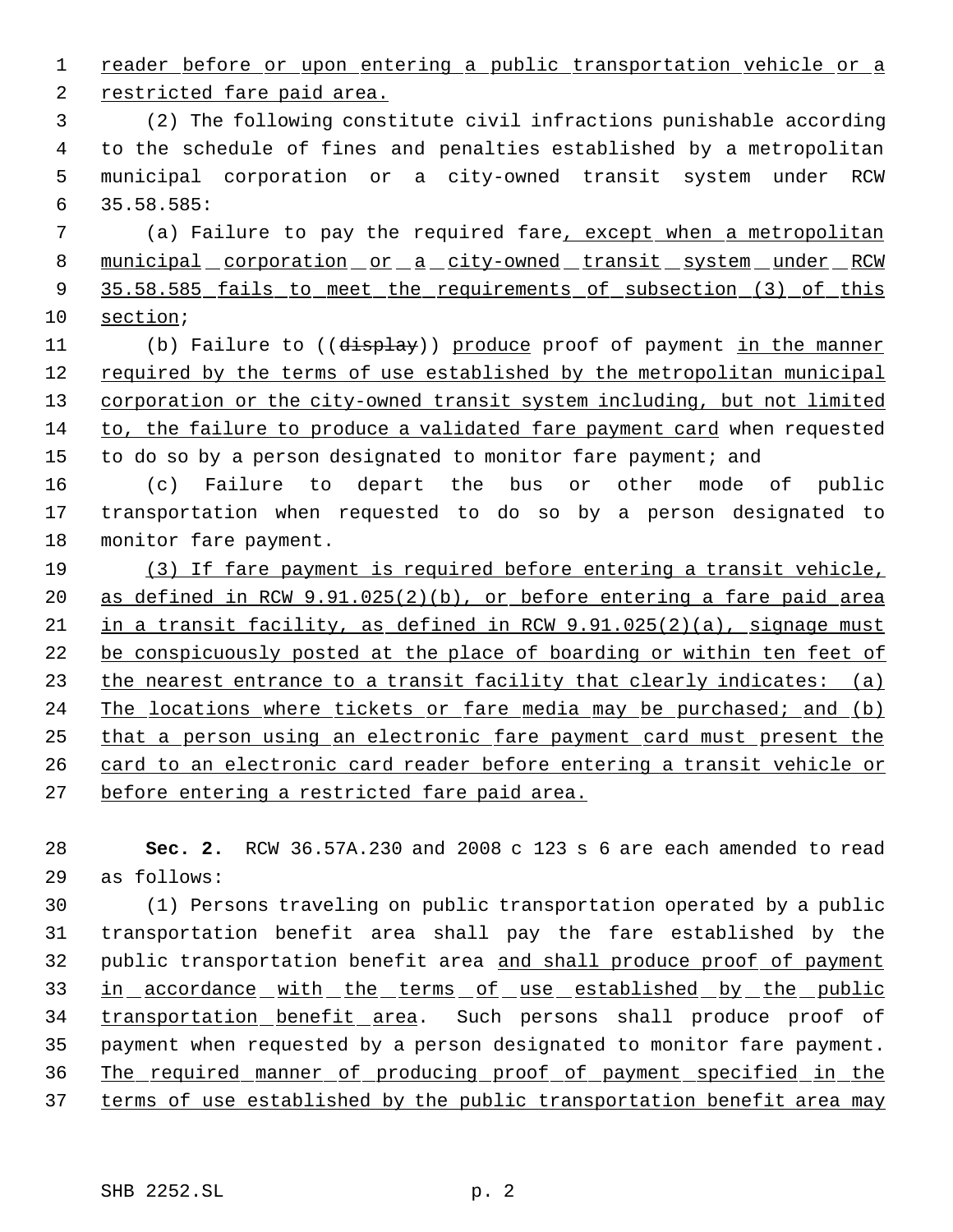include, but is not limited to, requiring a person using an electronic 2 fare payment card to validate the card by presenting the card to an electronic card reader before or upon entering a public transportation vehicle or a restricted fare paid area.

 (2) The following constitute civil infractions punishable according to the schedule of fines and penalties established by a public transportation benefit area under RCW 36.57A.235:

8 (a) Failure to pay the required fare<sub>1</sub> except when a public 9 transportation benefit area fails to meet the requirements of subsection (3) of this section;

11 (b) Failure to ((display)) produce proof of payment in the manner 12 required by the terms of use established by the public transportation 13 benefit area including, but not limited to, the failure to produce a validated fare payment card when requested to do so by a person 15 designated to monitor fare payment; and

 (c) Failure to depart the bus or other mode of public transportation when requested to do so by a person designated to monitor fare payment.

 (3) If fare payment is required before entering a transit vehicle, as defined in RCW 9.91.025(2)(b), or before entering a fare paid area in a transit facility, as defined in RCW 9.91.025(2)(a), signage must be conspicuously posted at the place of boarding or within ten feet of 23 the nearest entrance to a transit facility that clearly indicates: (a) 24 The locations where tickets or fare media may be purchased; and (b) that a person using an electronic fare payment card must present the card to an electronic card reader before entering a transit vehicle or before entering a restricted fare paid area.

 **Sec. 3.** RCW 81.112.220 and 2009 c 279 s 6 are each amended to read as follows:

 (1) Persons traveling on facilities operated by an authority shall pay the fare established by the authority and shall produce proof of 32 payment in accordance with the terms of use established by the 33 authority. Such persons shall produce proof of payment when requested 34 by a person designated to monitor fare payment. The required manner of producing proof of payment specified in the terms of use established by the authority may include, but is not limited to, requiring a person 37 using an electronic fare payment card to validate the card by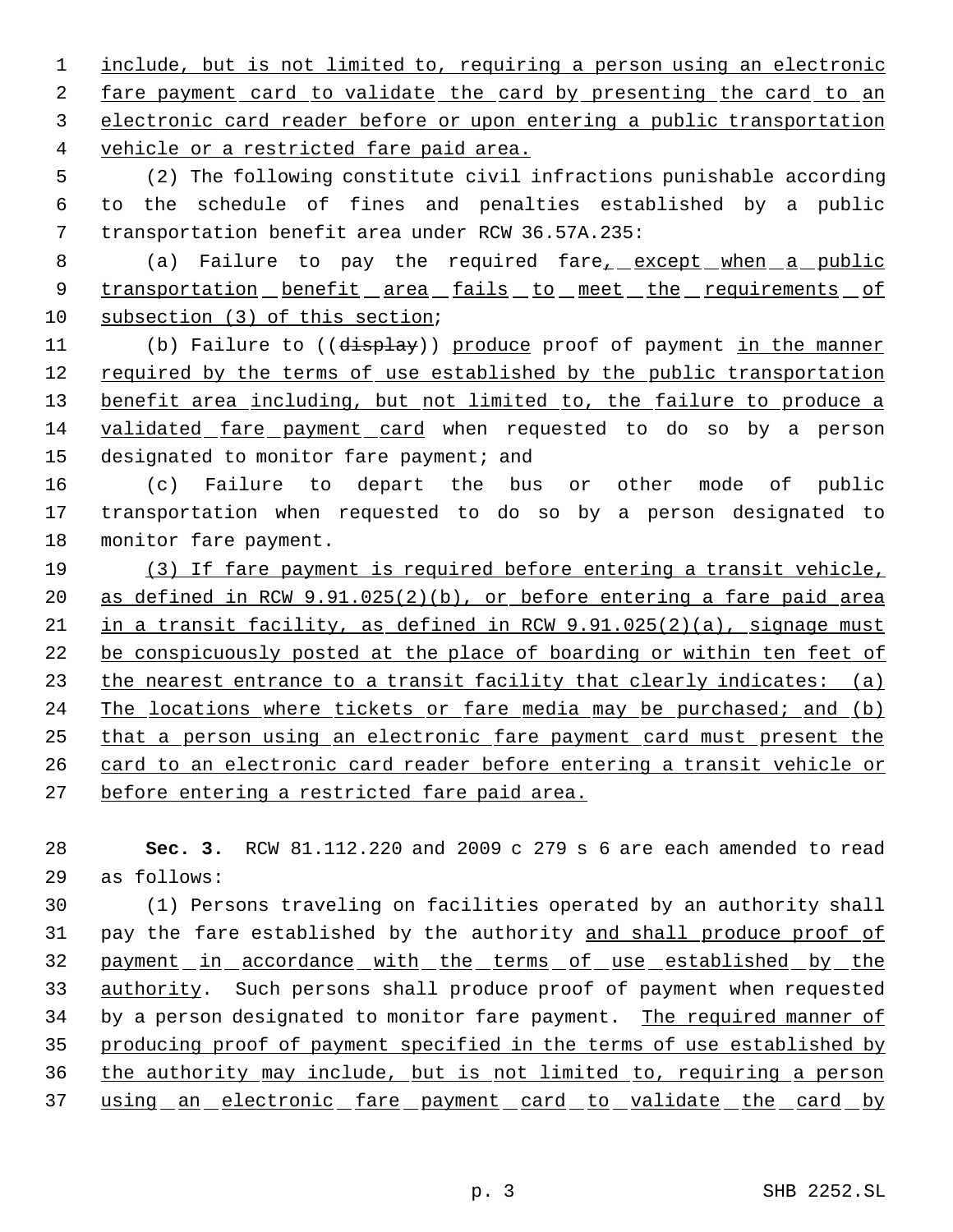| $\mathbf 1$ | presenting the card to an electronic card reader before or upon        |
|-------------|------------------------------------------------------------------------|
| 2           | entering a public transportation vehicle or a restricted fare paid     |
| 3           | area.                                                                  |
| 4           | (2) The following constitute civil infractions punishable according    |
| 5           | to the schedule of fines and penalties established by the authority    |
| 6           | under RCW 81.112.210(1):                                               |
| 7           | (a) Failure to pay the required fare, except when the authority        |
| 8           | fails to meet the requirements of subsection (3) of this section;      |
| 9           | (b) Failure to ((display)) produce proof of payment in the manner      |
| 10          | required by the terms of use established by the authority including,   |
| 11          | but not limited to, the failure to produce a validated fare payment    |
| 12          | card when requested to do so by a person designated to monitor fare    |
| 13          | payment; and                                                           |
| 14          | (c) Failure to depart the facility when requested to do so by a        |
| 15          | person designated to monitor fare payment.                             |
| 16          | (3) If fare payment is required before entering a transit vehicle,     |
| 17          | as defined in RCW 9.91.025(2)(b), or before entering a fare paid area  |
| 18          | in a transit facility, as defined in RCW 9.91.025(2)(a), signage must  |
| 19          | be conspicuously posted at the place of boarding or within ten feet of |
| 20          | the nearest entrance to a transit facility that clearly indicates: (a) |
| 21          | The locations where tickets or fare media may be purchased; and (b)    |
| 22          | that a person using an electronic fare payment card must present the   |
| 23          | card to an electronic card reader before entering a transit vehicle or |
| 24          | before entering a restricted fare paid area.                           |
|             |                                                                        |
| 25          | Sec. 4. RCW 42.56.330 and 2010 c 128 s 8 are each amended to read      |
| 26          | as follows:                                                            |
| 27          | following information relating to public utilities<br>The<br>and       |
| 28          | transportation is exempt from disclosure under this chapter:           |
| 29          | (1) Records filed with the utilities and transportation commission     |

 or attorney general under RCW 80.04.095 that a court has determined are confidential under RCW 80.04.095;

 (2) The residential addresses and residential telephone numbers of the customers of a public utility contained in the records or lists held by the public utility of which they are customers, except that this information may be released to the division of child support or the agency or firm providing child support enforcement for another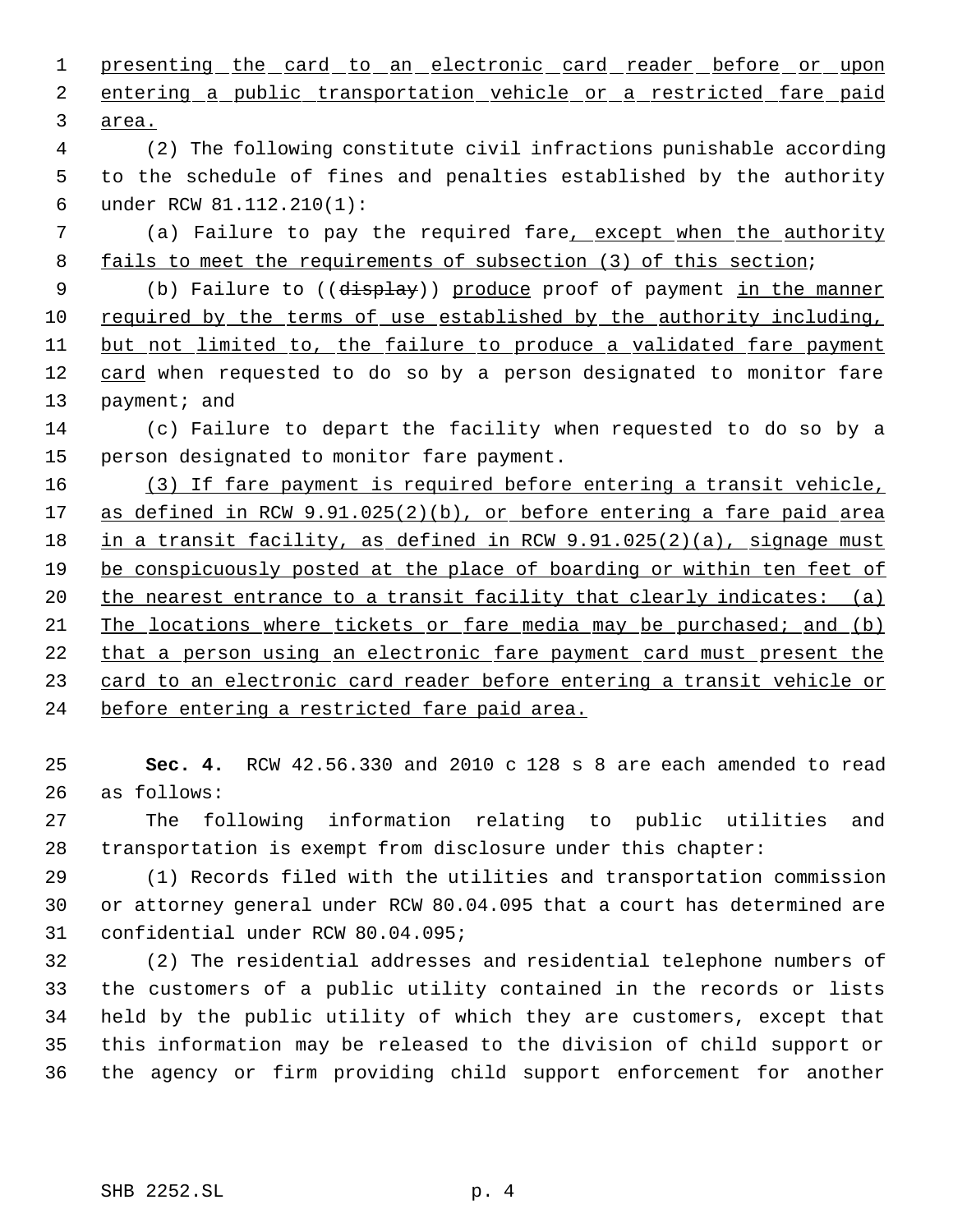state under Title IV-D of the federal social security act, for the establishment, enforcement, or modification of a support order;

 (3) The names, residential addresses, residential telephone numbers, and other individually identifiable records held by an agency in relation to a vanpool, carpool, or other ride-sharing program or service; however, these records may be disclosed to other persons who apply for ride-matching services and who need that information in order 8 to identify potential riders or drivers with whom to share rides;

 (4) The personally identifying information of current or former participants or applicants in a paratransit or other transit service operated for the benefit of persons with disabilities or elderly persons;

 (5) The personally identifying information of persons who acquire 14 and use transit passes  $((and))$  or other fare payment media including, but not limited to, stored value smart cards and magnetic strip cards, 16 except that an agency may disclose ((this)) personally identifying information to a person, employer, educational institution, or other entity that is responsible, in whole or in part, for payment of the cost of acquiring or using a transit pass or other fare payment media for the purpose of preventing fraud, or to the news media when 21 reporting on public transportation or public safety. As used in this subsection, "personally identifying information" includes acquisition 23 or use information pertaining to a specific, individual transit pass or fare payment media.

25 (a) ((This)) Information regarding the acquisition or use of 26 transit passes or fare payment media may be disclosed in aggregate form if the data does not contain any personally identifying information.

 (b) Personally identifying information may be released to law enforcement agencies if the request is accompanied by a court order;

 (6) Any information obtained by governmental agencies that is collected by the use of a motor carrier intelligent transportation system or any comparable information equipment attached to a truck, tractor, or trailer; however, the information may be given to other governmental agencies or the owners of the truck, tractor, or trailer from which the information is obtained. As used in this subsection, "motor carrier" has the same definition as provided in RCW 81.80.010;

 (7) The personally identifying information of persons who acquire and use transponders or other technology to facilitate payment of